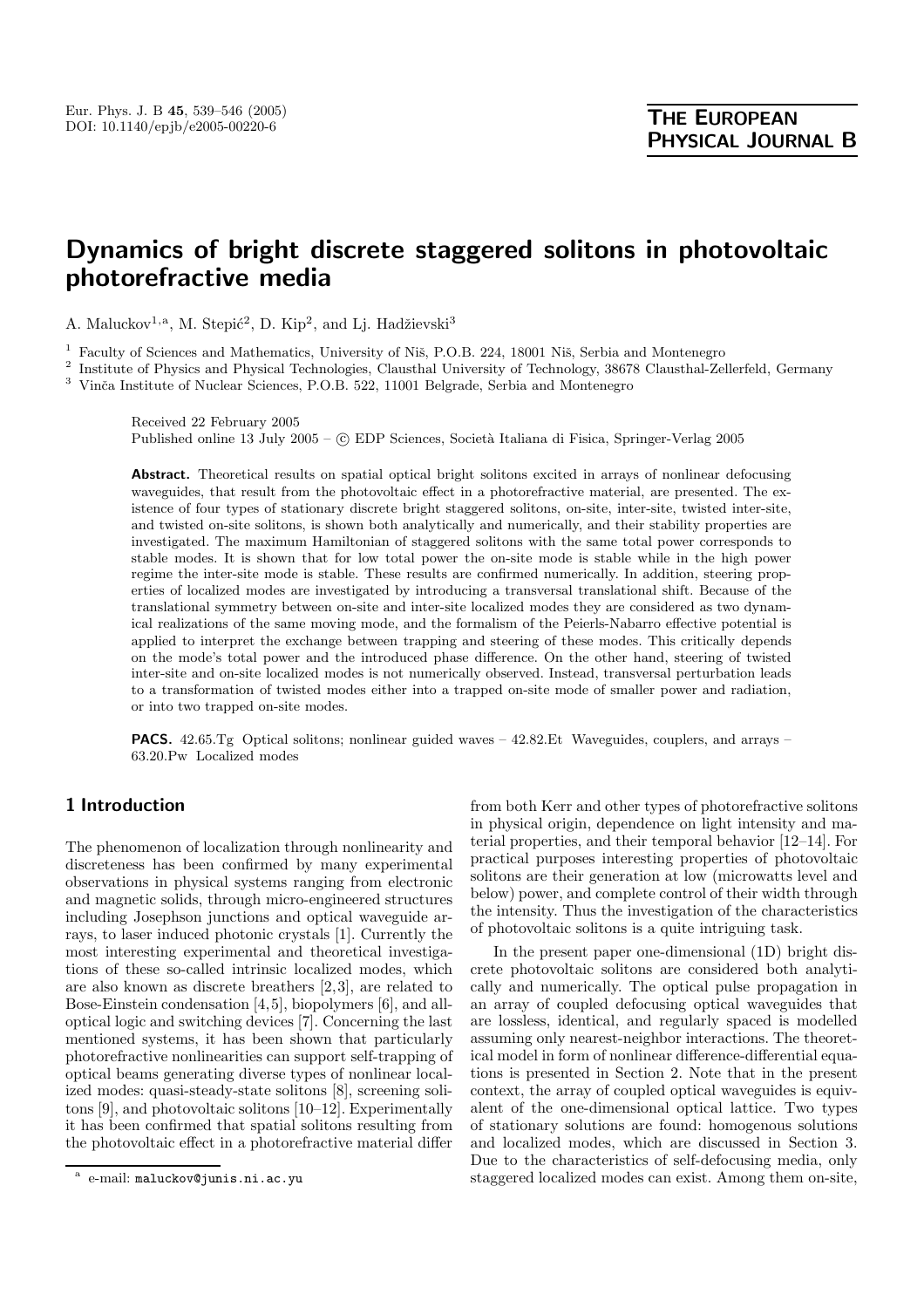inter-site, twisted inter-site, and twisted on-site bright solitons are distinguished. The existence and stability of these four staggered localized modes are investigated in detail. The propagation of localized modes is governed by two coexisting effects, i.e., spatial diffraction and nonlinearity, and these effects are numerically treated. In addition, the examination of the stability of the obtained localized modes with respect to transversal translational shifts is performed in Section 4. The transversal propagation of the transversally symmetric on-site and inter-site localized modes is considered from the viewpoint of the effective Peierls-Nabarro (PN) potential. A brief overview of the results is presented in the conclusion.

## **2 Model**

The evolution equation of optical pulse propagation in the presence of a photovoltaic effect in bulk photorefractive defocusing media can be written as [15]:

$$
i\frac{\partial U}{\partial \xi} + \frac{1}{2} \frac{\partial^2 U}{\partial s^2} - \beta \frac{|U|^2 U}{1 + |U|^2} = 0,\tag{1}
$$

where  $U = I/I_d$  is the normalized slowly varying envelope of the electric field of the light wave,  $I$  is the intensity of the beam while  $I_d$  is the dark irradiance, and  $\xi = z/kx_0^2$ is a dimensionless coordinate along the beam propagation direction. Here  $x_0$  is an arbitrary spatial width while  $k = 2\pi n_o/\lambda_0$  is the wave number with the unperturbed background refractive index  $n<sub>o</sub>$  and light wavelength  $\lambda_0$ . The parameter  $s = x/x_0$  is the normalized transverse coordinate,  $\beta = (kx_0n_o)^2r_{33}E_{pv}/2 > 0$  is the nonlinearity parameter,  $r_{33}$  is the electro-optic coefficient, and  $E_{pv}$  is the amplitude of the photovoltaic space charge electric field [12].

We further assume that the evolution of the slowly varying envelopes of the individually guided modes of a homogeneous array of single-mode waveguides can be described by a discrete equation with nearest neighbor interactions of the weakly overlapping fields. For lossless defocusing optical waveguides the normalized model equation derived from (1) then reads:

$$
i\frac{\partial U_n}{\partial \xi} + K(U_{n+1} + U_{n-1} - 2U_n) - \beta \frac{|U_n|^2 U_n}{1 + |U_n|^2} = 0, \quad (2)
$$

where  $U_n$  is the wave function in the *n*th lattice element,  $n = 1, 2, ..., N$ , with  $U_{N+1} = U_1$  for the case of periodic boundary conditions,  $K = 1/(2h^2)$  is the coupling constant,  $h = (L - Nd)/Nx_0$  is the normalized distance between two elements,  $L$  is the x-width of the nonlinear waveguide array, and d represents the width of a single waveguide. In the small amplitude limit  $|U_n|^2 \ll 1$ , equation  $(2)$  is the well-known  $(1+1)$  discrete nonlinear Schrödinger equation with Kerr nonlinearity  $[16,17]$ . In the large amplitude limit the nonlinear term takes the form  $|\widetilde{U}_n|^2 U_n / (1 + |U_n|^2) \to U_n$ .

For an arbitrary value of  $N$ , the system  $(2)$  possesses two conserved quantities, total power

$$
P = \sum_{n} |U_n|^2,\tag{3}
$$

and Hamiltonian (or the system's total energy)

$$
H = \sum_{n} \left\{ \beta \left[ |U_n|^2 - \ln \left( 1 + |U_n|^2 \right) \right] + K |U_{n-1} - U_n|^2 \right\}.
$$
\n(4)

A general analytical solution cannot be obtained since this system is non-integrable. However, a few stationary solutions can be found both numerically and analytically.

In the present paper numerical calculations are performed with the parameter set  $h = 0.5$  and  $\beta = 17.88$ , which corresponds to a distance between two channels of  $4 \mu m$  and a photovoltaic field of  $E_{pv} = 50 \,\mathrm{kV/cm}$ . The model equation is numerically solved by a 6th order Runge-Kutta procedure [18,19] with the stationary solution profile as initial condition. All calculations are performed with double-precision accuracy with regularly checking of the conservation of total power and Hamiltonian. Depending on the solution type and with respect to the periodic boundary conditions, the total number of equations N is taken as odd or even number (here  $N = 101$ ) or  $N = 100$ ) which is noted separately in each case.

## **3 Stationary solutions**

Among the stationary solutions of our model equation (2), the homogenous solutions (extended modes) and the solutions of solitary type (localized modes) are investigated [12,18,19]. Their existence region and stability properties are considered analytically and numerically in order to understand the localization process governed by diffraction and nonlinearity in the waveguide lattice. It is expected that the transverse propagation of these nonlinear localized modes can be directed by their total power and energy.

#### **3.1 Stationary homogenous solutions**

The system (2) possesses two trivial homogenous solutions, unstaggered  $(K_b = 0)$  and staggered  $(K_b = \pi)$ , with lattice-independent constant amplitudes:

$$
U_n = U_0 \exp\left(iK_b n\right) \exp\left(i\nu \xi\right) ,\qquad (5)
$$

$$
U_{0,unstaggered} = \sqrt{\frac{\nu}{\beta - \nu}},
$$
  

$$
U_{0,staggered} = \sqrt{\frac{\nu - 4K}{\beta - \nu + 4K}}.
$$
 (6)

The existence range of the unstaggered mode is  $0 < \nu < \beta$ , while the analogous range for the staggered one is  $4K <$  $\nu < \beta - 4K$ . These homogenous solutions have the form of nonlinear Bloch waves as described in the literature [20].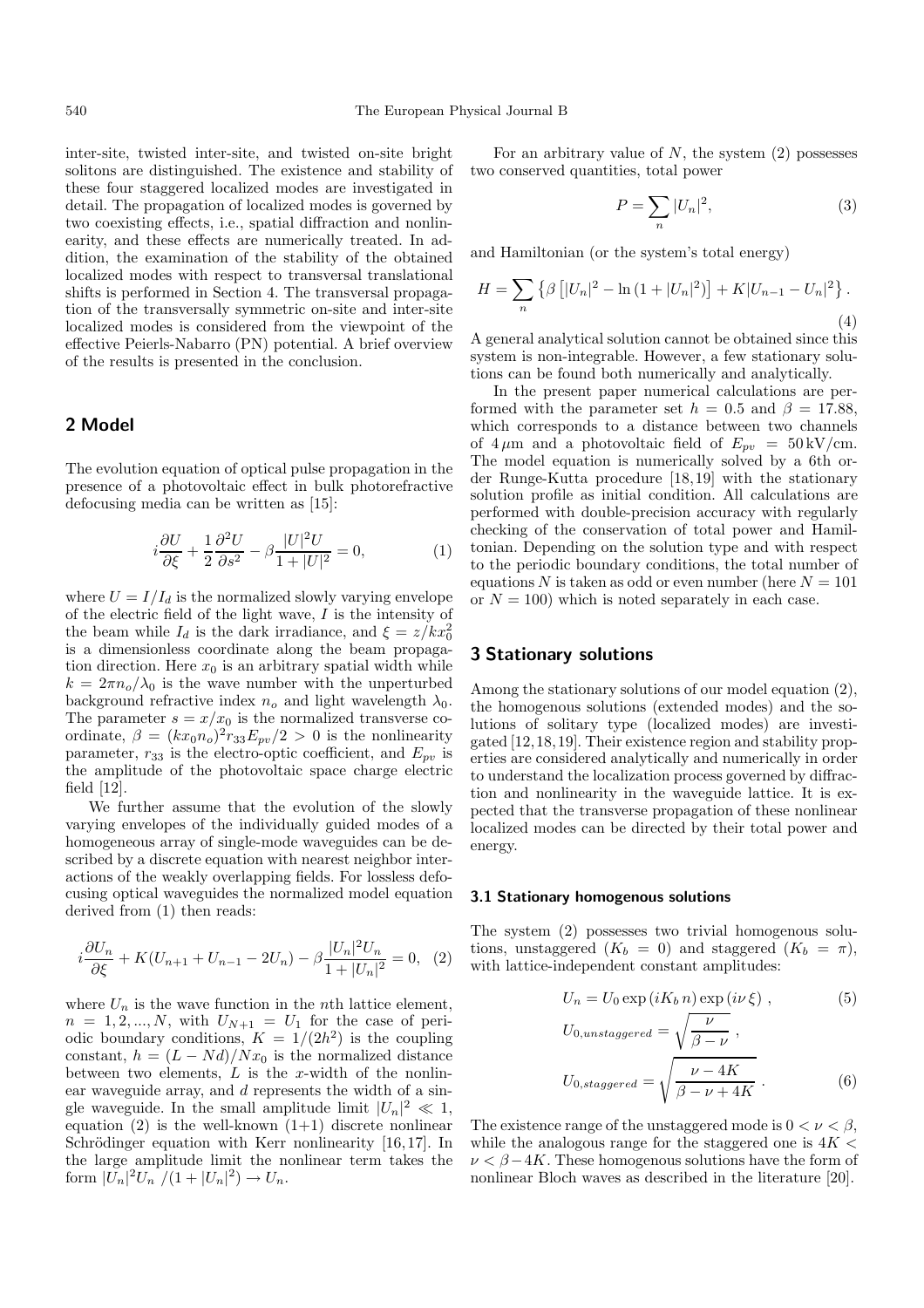The instability to periodic modulations of a certain wavelength, i.e., modulational instability, is one of the most significant problems related to the propagation of nonlinear homogenous modes [20–23]. The stability properties of homogenous modes are studied by observing the evolution of periodic weak perturbations ( $\propto \cos(2\pi n/N)$ )  $\exp(i\kappa_b)$  [20]. Briefly, a linear stability analysis [19] results in the following dispersion relations:

$$
\Omega^2 = 4K^2 \left[ \cos(\kappa_b) \cos\left(\frac{2\pi}{N}\right) - \cos(K_b) \right]^2
$$

$$
+ 4K \left[ \cos(\kappa_b) \cos\left(\frac{2\pi}{N}\right) - \cos(K_b) \right]
$$

$$
\times \left[ 4K \sin^2\left(\frac{K_b}{2}\right) + \frac{(\nu - 4K \sin^2(K_b/2))^2}{\beta} - \nu \right],
$$
 (7)

where  $\kappa_b = 0$  or  $\kappa_b = \pi$  for unstaggered or staggered perturbations, respectively, and  $\Omega$  determines the time behavior of the perturbation ( $\propto \exp(-i\Omega \xi)$ ). The corresponding instability ranges, which are defined by  $\Omega^2 < 0$ taking into account the existence conditions, are:

$$
\nu_2 < \nu_{unst.} < \beta \;, \tag{8}
$$

$$
\max(4K, \nu_1) < \nu_{st.} < \min(\nu_2, \beta - \nu + 4K), \qquad (9)
$$

where

$$
\nu_{1,2} = a_2 \frac{1 \pm \sqrt{(1 - 4a_1 a_3 / a_2^2)}}{2a_1}, \quad (\nu_2 > \nu_1)
$$
 (10)

and

$$
a_1 = \frac{1}{\beta}, \ a_2 = 1 + \frac{8K \sin^2 (K_b/2)}{\beta},
$$
  

$$
a_3 = K \left[ \cos (\kappa_b) \cos \left( \frac{2\pi}{N} \right) - 3 \cos (K_b) + 2 \right]
$$
  

$$
+ \frac{16K^2 \sin^4 (K_b/2)}{\beta}.
$$

However, the linear stability analysis gives no information about the behavior of the system when this instability grows. According to earlier results obtained for both Kerr and saturable nonlinearities in a self-defocusing medium [20,24], it is expected that the process of modulational instability is responsible for energy localization and the creation of discrete solitary solutions.

Our analytical estimations concerning the existence region of both unstaggered and staggered homogenous modes, and the onset of instability are proved numerically. Moreover, the evolution of the system beyond the instability point is checked by additional numerical simulations. The results qualitatively correspond to the case treated in reference [25].

For small power modulational instability results in a concentration of the pulse energy in one waveguide (localization) as plotted in Figure 1a. The pulse profile for higher power is more irregular then for smaller power as is shown in Figure 1b. In accordance with the conclusions



Fig. 1. Evolution of an initially modulated staggered homogenous mode (with added unstaggered periodic perturbation) with total power (a)  $P = 6.3$  and (b)  $P = 22.2$ . The total number of waveguides is  $N = 50$ . In the figure the waveguides are numbered as  $n = 1, 2, ..., N$ .

derived in [25], the nonlinear mode coupling finally takes over, the number of excited modes increases, and the pulse profile for high power reaches a chaotic-like state in which all wavelengths are present. The transition to this state is sharp and associated with an abrupt rise of the maximum amplitude along the lattice.

#### **3.2 Stationary staggered solitary solutions**

Stationary localized modes in the form of discrete bright solitons (i.e. nonlinear localized modes with exponentially decaying asymptotics) can be obtained from equation (2) assuming solutions in the form  $U_n(z) = f_n \exp(-i\nu \xi)$  and ordering  $|f_n| \ll |f_{n-1}| \ll ... \ll |f_{n_c}|$ , where  $n_c$  notes the central waveguide. The resulting set of coupled algebraic equations for the real functions  $f_n$  is:

$$
\nu f_n + K \left( f_{n+1} + f_{n-1} - 2f_n \right) - \beta \frac{|f_n|^2 f_n}{1 + |f_n|^2} = 0. \tag{11}
$$

The two types of stationary localized mode profiles can be distinguished as unstaggered and staggered ones with patterns  $f_n = \exp(i K_b n) F_n$ , where  $K_b = 0$  and  $K_b = \pi$ , respectively, and  $F_n = |f_n| > 0$ . Because of the characteristics of self-defocusing media only staggered localized modes can exist in the actual model. In the corresponding equation that includes reflection symmetry with respect to equation (11) only unstaggered solitary solutions exist.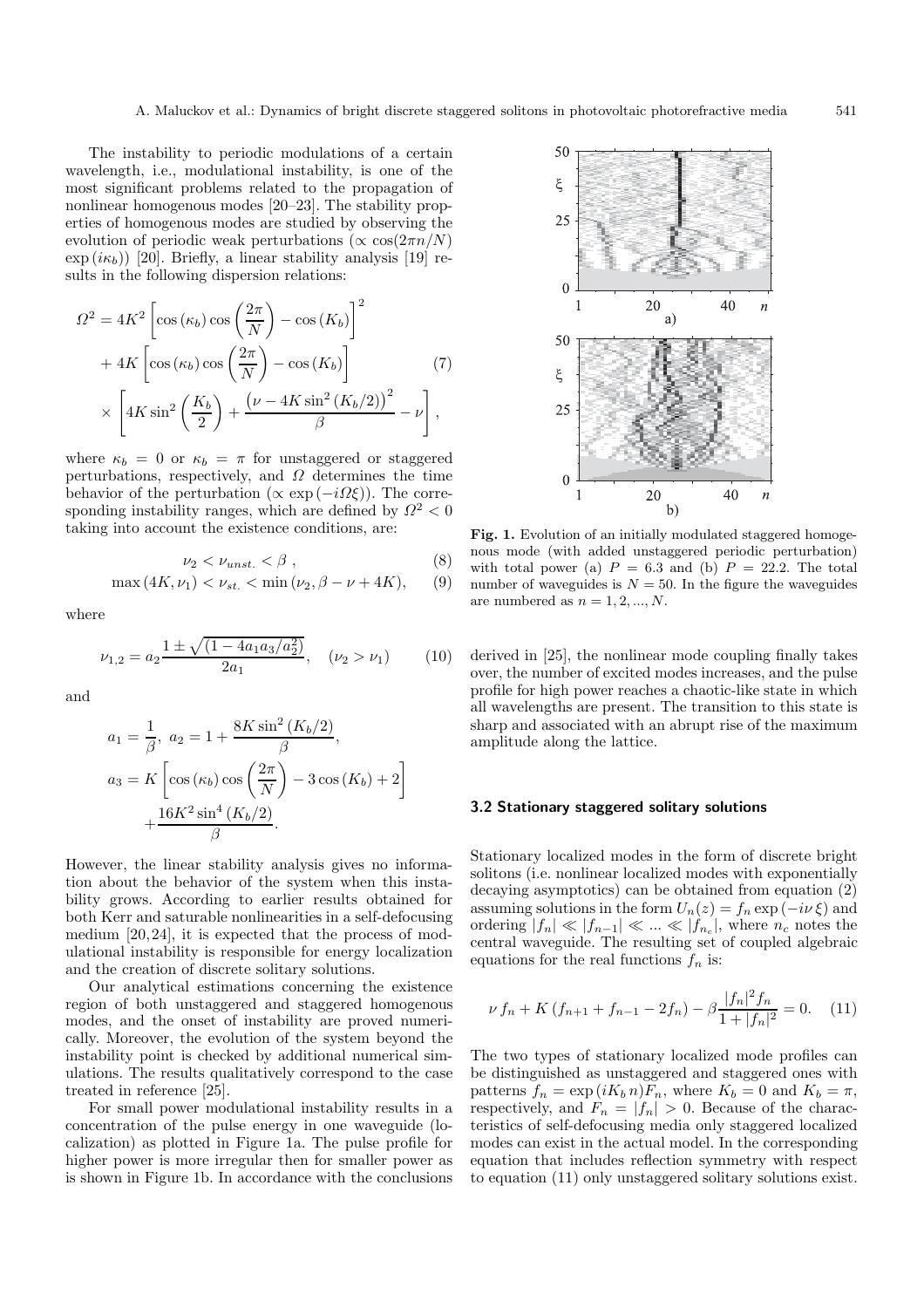### 542 The European Physical Journal B



**Fig. 2.** Different staggered localized modes for the same power  $P = 2.056$ : (a) on-site staggered soliton, (b) inter-site staggered soliton, (c) twisted inter-site staggered soliton, and (d) twisted on-site staggered soliton. Note that  $n = ... - 2, -1, 0, 1, 2, ...$  for on-site and twisted on-site modes, and  $n = ... - 2, -1, 1, 2, ...$  for inter-site and twisted inter-site localized mode.

#### 3.2.1 On-site and inter-site staggered solitonss

The two basic types of localized staggered modes are on-site modes that are centered at <sup>a</sup> nonlinear waveguide element, and inter-site modes centered between two neighboring waveguides (Fig. 2). The waveguide index for on-site modes is  $n = -N/2, -N/2+1, ..., n_c, ..., N/2 1, N/2$ , where  $n_c = 0$  and N is an odd number, or  $n = -N/2, -N/2+1, ..., -1, 1, ..., N/2-1, N/2$ , where  $n_c = 1$  and N is an even number for inter-site modes, respectively. Thus,  $f_{|n|} = (-1)^s f_{-|n|-s}$  with  $s = 0$  for on-site modes and  $s = 1$  for inter-site modes [20] ( $|n| =$  $n_c, n_c + 1, ..., N/2$ .

When considering on-site staggered localized modes in the lattice elements with  $|n| > 1$ , the total power  $P_o$  and Hamiltonian  $H_o$  can be approximately calculated [19] as:

$$
P_o = F_0^2 \frac{(\omega - 2)^2 + 1}{(\omega - 2)^2 - 1},\tag{12}
$$

$$
H_o = -\gamma \ln (1 + F_0^2) - 2\gamma \ln \left( \prod_{n=1}^{\infty} \left( 1 + \frac{F_0^2}{(\omega - 2)^{2n}} \right) \right)
$$
  
+2F\_0^2 \frac{\omega - 1}{\omega - 3} + \gamma P\_o, (13)

where  $\omega = \nu/K$ ,  $\gamma = \beta/K$ , and the amplitude of the onsite staggered soliton is defined as:

$$
F_0^2 = \frac{(\omega - 2)^2 - 2}{(\gamma - \omega + 2)(\omega - 2) + 2},
$$
  
\n
$$
f_{|n|} = f_{-|n|} = (-1)^{|n|} \frac{F_0}{(\omega - 2)^{|n|}}.
$$
\n(14)

Adopting the same procedure <sup>a</sup> inter-site staggered localized mode is characterized by the total power  $P_i$  and Hamiltonian H*i*:

$$
P_i = 2F_1^2 \frac{(\omega - 2)^2}{(\omega - 2)^2 - 1},
$$
\n
$$
H_i = -2\gamma \ln \left( \prod_{n=1}^{\infty} \left( 1 + \frac{F_1^2}{(\omega - 2)^{2(n-1)}} \right) \right)
$$
\n
$$
+2F_1^2 \frac{3\omega - 7}{\omega - 3} + \gamma P_i.
$$
\n(16)

Here the corresponding amplitudes of inter-site staggered modes in each waveguide can be written as:

$$
F_1^2 = \frac{(\omega - 3)(\omega - 2) - 1}{(\gamma - \omega + 3)(\omega - 2) + 1},
$$
  
\n
$$
f_{|n|} = -f_{-|n|} = (-1)^{|n|-1} \frac{F_1}{(\omega - 2)^{|n|-1}}.
$$
 (17)

#### 3.2.2 Twisted on-site and inter-site staggered solitons

It has been shown in the literature that, because of <sup>a</sup> periodic modulation of the medium's refractive index, two out-of-phase bright solitons can form bound states, socalled 'twisted' localized modes [20,26]. Such solutions do not have their continuous counterparts, and they exist only when the discreteness effects are strong (for fixed value  $\beta = 17.88$ ,  $h > 0.4$ ). The properties of these twisted modes depend on the separation between the modes forming <sup>a</sup> bound state. Here the existence of staggered twisted modes is shown analytically and numerically.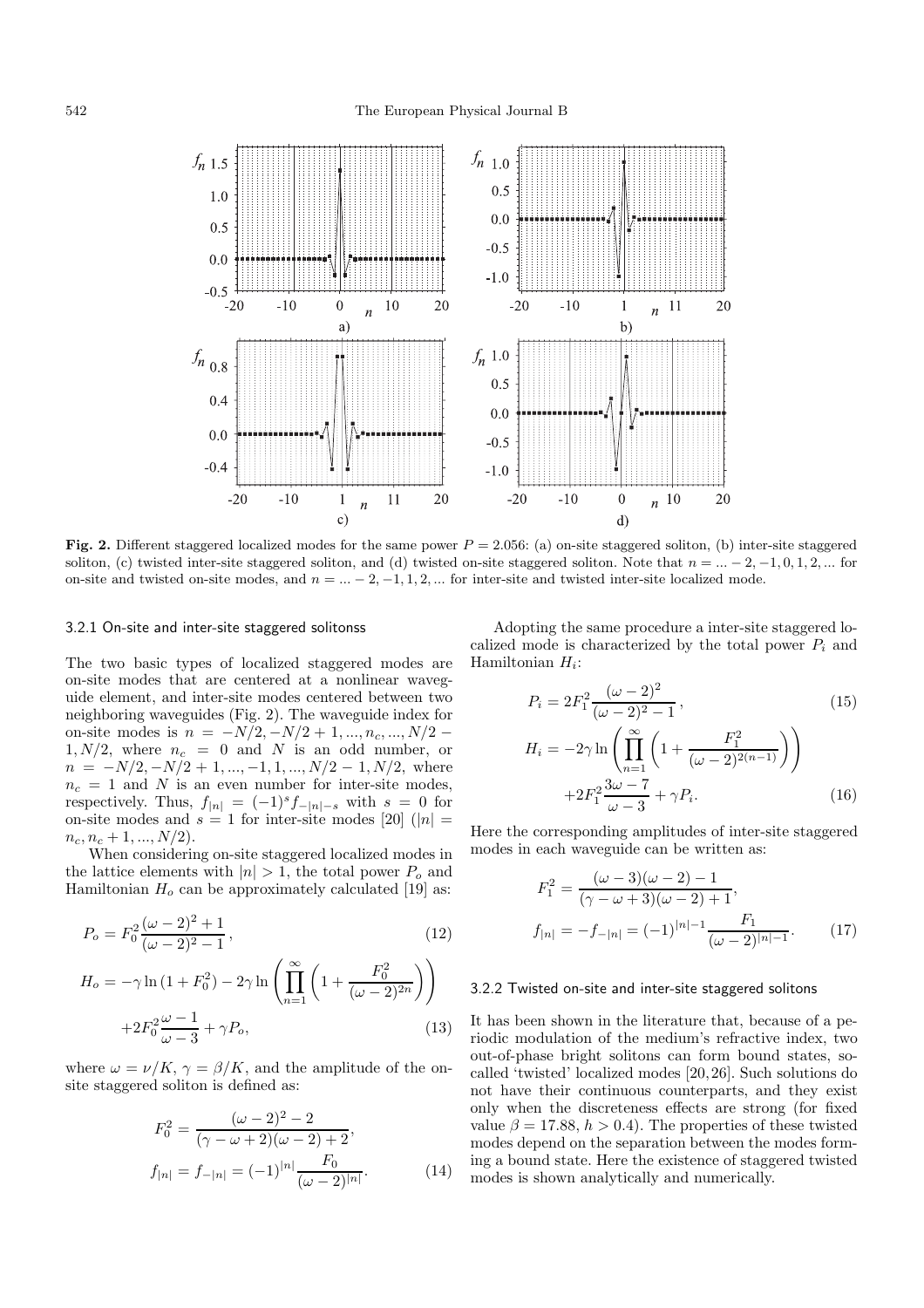Following the procedure developed for on-site and inter-site staggered localized modes total power P, Hamiltonian  $H$ , and amplitude of the inter-site twisted staggered mode (with the pattern  $..., f_{-2} = -F_2, f_{-1} =$  $F_1, f_1 = F_1, f_2 = -F_2, \dots$  where  $F_n$  is always a positive number, Fig. 2c) are approximately:

$$
P_{ti} = 2F_1^2 \frac{(\omega - 2)^2}{(\omega - 2)^2 - 1}
$$
\n
$$
H_{ti} = -2\gamma \ln \left( \prod_{n=1}^{\infty} \left( 1 + \frac{F_1^2}{(\omega - 2)^{2(n-1)}} \right) \right)
$$
\n(18)

$$
+2F_1^2 \frac{\omega - 1}{\omega - 3} + \gamma P_{ti}
$$
\n<sup>(19)</sup>

$$
F_1^2 = \frac{(\omega - 3)(\omega - 1) - 1}{(\gamma - \omega + 1)(\omega - 2) + 1},
$$
  
\n
$$
f_{|n|} = f_{-|n|} = (-1)^{|n|-1} \frac{F_1}{(\omega - 2)^{|n|-1}}.
$$
\n(20)

In addition, the model equation (2) allows one more type of stationary staggered photovoltaic solitons, the socalled twisted on-site staggered localized mode with a pattern in the form ..,  $f_{-2} = F_2, f_{-1} = -F_1, f_0 = 0, f_1 =$  $F_1, f_2 = -F_2, \dots$  Figure 2d. The total power, Hamiltonian, and amplitudes at the waveguide sites can be written as:

$$
P_{to} = F_1^2 \frac{(\omega - 2)^2}{(\omega - 2)^2 - 1}
$$
(21)  

$$
H_{to} = -2\gamma \ln \left( \prod_{n=1}^{\infty} \left( 1 + \frac{F_1^2}{(\omega - 2)^{2(n-1)}} \right) \right)
$$

$$
+4F_1^2 \frac{\omega - 2}{\omega - 3} + \gamma P_{to}
$$
(22)

$$
F_1^2 = \frac{(\omega - 3)(\omega - 1)}{(\gamma - \omega + 2)(\omega - 2) + 1},
$$
  
\n
$$
f_{|n| \ge 1} = -f_{-|n|} = (-1)^{|n|-1} \frac{F_1}{(\omega - 2)^{|n|-1}}.
$$
 (23)

The relations  $H(P)$  for all localized modes obtained analytically using equations (12–23) can fairly well reproduce the corresponding numerically observed curves. The numerically obtained shapes of curves  $H(P)$  for all localized staggered modes are presented in Figure 3. In addition, the existence region of stationary staggered solitons estimated analytically (Eqs.  $(12-23)$ ) and numerically is approximately:  $4 < \omega < \gamma + 4$ .

#### 3.2.3 Stability of the staggered localized modes

Considering the stability of staggered localized modes it is worth to mention that the compensation of discrete diffraction and nonlinearity, which results in the formation of localized staggered modes, is here possible only by relating a negative effective mass to the system [5,16]. Then the sign of diffraction is reversed when compared with the problem with reflection symmetry, where the unstaggered mode with minimum Hamiltonian is stable. This



Fig. 3. Hamiltonian H versus total power P for on-site (solid curve), inter-site (dashed curve - short dashes), twisted intersite (dash-dotted curve), and twisted on-site (dashed curve long dashes) solitons. The inset shows the difference of Hamiltonians for on-site  $(H_o)$  and inter-site soliton  $(H_i)$ .



**Fig. 4.** Conversion of an inter-site mode of small power  $P =$ 2.056 into the corresponding on-site mode with the same power for  $H_i < H_o$ . Note that  $n = ..., -2, -1, 1, 2...$ 

results in the stability of the staggered mode with maximum Hamiltonian. Our numerical calculations confirm this stable propagation of an on-site staggered localized mode with  $P < 16$  when  $H_{max} = H_o$ , or an inter-site localized mode with  $P < 0.5$  when  $H_{max} = H_o \approx H_i$ and  $P > 16$  when  $H_{max} = H_i$ , as can be seen in Figure 3. The inter-site staggered mode converts into an on-site staggered mode with the same power for power ranges with  $H_{max} = H_o$  (Fig. 4), and an on-site staggered mode converts into an inter-site staggered mode with equal power when  $H_{max} = H_i$ . As can be seen, the regions of small power on-site and inter-site modes,  $P < 0.5$ , and higher power on-site and inter-site modes with  $P \approx 16$ , are characterized by simultaneous stability of both mentioned modes. It happens if  $H_0 \approx H_i$  and is signed as the marginal stability region. As expected, the stability properties of the localized on-site and inter-site solitons for small values of P are in accordance with the corresponding behavior of systems with defocusing Kerr nonlinearity [19].

Alternatively, the stability of the localized modes is considered in the context of the convexity of the Hamiltonian vs. total power curve [27]. According to the analysis in [27], the convexity of the  $H - P$  curve  $(d^2H/dP^2 > 0)$ is the necessary condition for the stability of the localized mode in the self-defocusing media. In our case all coexisting localized modes satisfy the condition  $d^2H/dP^2 > 0$ (Fig. 3) and for the given value of total power  $P$  the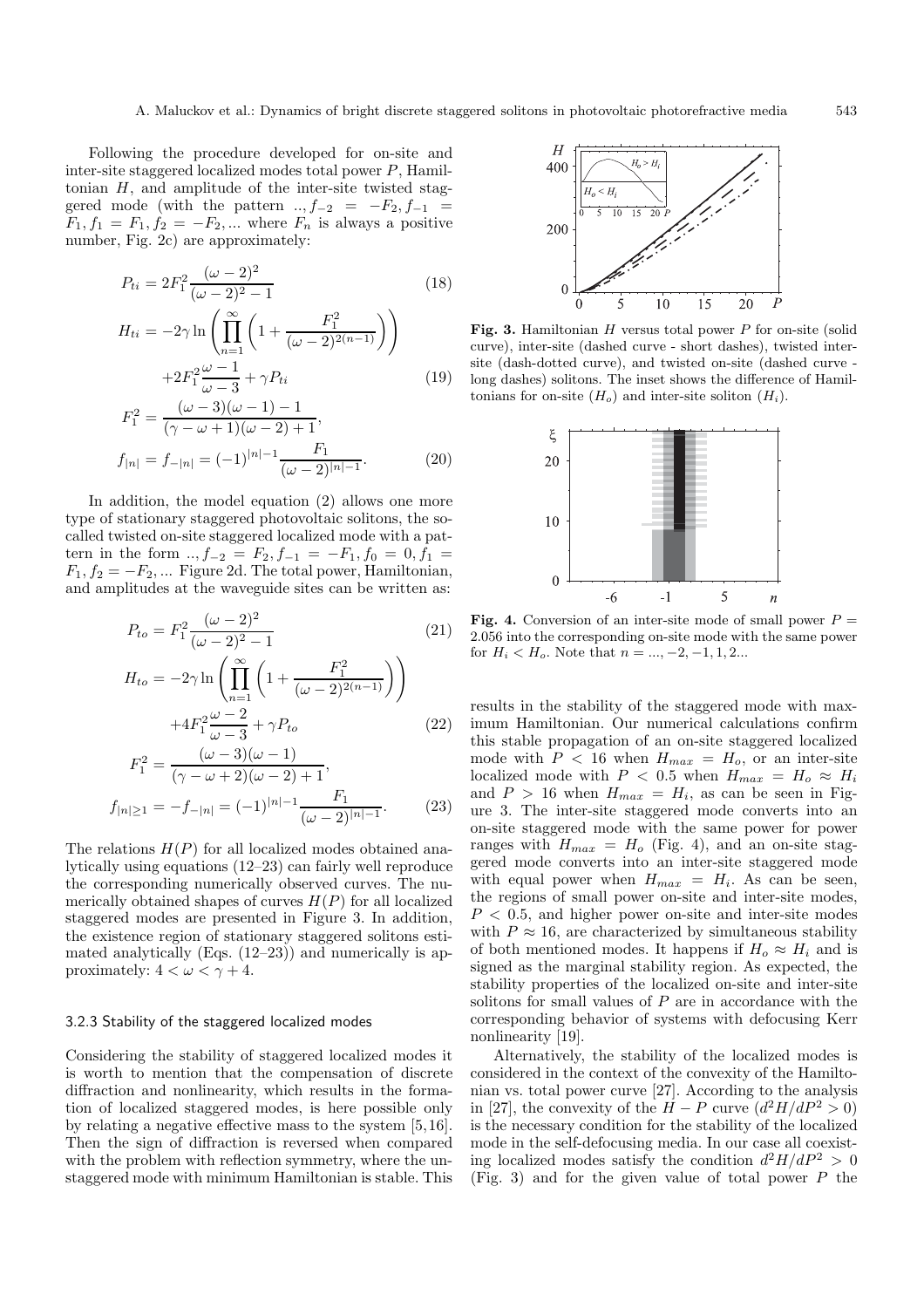stabile one is the localized mode with the maximum value of the Hamiltonian.

Considering the inter-site twisted and on-site twisted solitons, the numerical analysis reveals that both types are always unstable with respect to transversal perturbations. This behavior can be associated with the ordering of the values of the corresponding Hamiltonians for localized modes plotted in Figure 3. Namely, for a given power the value of the Hamiltonian for both twisted modes is smaller than the corresponding values for on-site and inter-site localized modes.

## **4 Steering effect**

In this section the dynamics of propagating localized modes is considered. The translational symmetry between on-site and inter-site staggered solitons allows to consider them as two dynamical states of a single moving mode [28]. Then the concept of the PN effective potential [2,19,29,28] caused by the system's discreteness can be applied for interpretation of their dynamical properties. The amplitude of the PN potential is considered equal to the minimum barrier which must be overcome to translate the center of mass of the system by half a lattice period. Correspondingly, the PN potential is the difference in energy between on-site and inter-site stationary localized modes for the same power level  $P_o = P_i = P$ :

$$
\Delta E_{oi} = H_o - H_i. \tag{24}
$$

In Figure 5 the shape of the curve  $\Delta E_{oi}(P)$  generated numerically is presented. As can be seen,  $\Delta E_{oi}(P)$  is positive for small and mediate  $P$  values and becomes negative for high  $P > 16$ . The curve  $\Delta E_{oi}(P)$  obtained analytically using equations (12–23) can be fairly well fitted to the corresponding numerically obtained curve, especially in the region of low and mediate power, as shown in Figure 5.

Finally, it is worth to mention a particularity of the present type of nonlinearity (Eq. (2)) when observing the amplitudes in the central waveguide and two first neighbors, Figure 6. Here the amplitudes in the central waveguides monotonically increase changing only the increasing rate with total power from small values for small and medium powers to the very high increasing rate for high powers. Note that in the last limit the nonlinearity reduces to the linear term (see Sect. 2). This is different from the cascade nature of the amplitude saturation in reference [18] and related with the shape of the PN potential. Accordingly, in present case the PN potential do not possess several zeros as in reference [19].

The localized modes are numerically forced to move transversally by introducing a small phase difference (phase offset) between adjacent lattice elements [21] in the form  $\exp(ikn)$ , where the parameter k is noted as the phase difference. An input on-site or inter-site soliton with small total power  $(P < 0.5)$  and small PN potential (Fig. 5) having a linear phase gradient can excite moving breathers, which propagate under small angles relative to the waveguide channels. The steering velocity is



**Fig. 5.** Comparison of analytically and numerically obtained PN effective potential,  $\Delta E_{oi} = H_o - H_i$ , versus soliton power P.



**Fig. 6.** Absolute value of amplitudes  $F_n = |f_n|$  in the central waveguide and the first two neighbors as a function of  $P$  for (a) on-site, (b) inter-site, (c) twisted inter-site, and (d) twisted on-site stationary solitons.

proportional to the introduced phase difference, which is illustrated in Figure 7. As the PN potential increases, the direction of transversal propagation may change and finally, when the soliton cannot overcome the PN potential, the inter-site and on-site mode transform into a trapped on-site breather in one of the waveguide channels. An example is given in Figure 8. Trapping prevails also in the region of the second zero of the PN potential where highly localized modes (i.e. modes with high power) are very robust and may resist transversal shifts. Above the last mentioned PN potential value, i.e. in the region with negative PN potential, the phase tilted localized mode converts into a trapped inter-site breather.

The dynamics of twisted inter-site and twisted on-site solitons with phase offsets is rather complex. The twisted inter-site and twisted on-site modes are transformed into a trapped on-site breather with either the same (this appears only for twisted inter-site modes with small powers  $P < 7$  and small phase tilt) or smaller total power. In the latter case, the difference in the corresponding power leads to energy radiation into the lattice. On the other hand, twisted inter-site modes with higher power as well as twisted on-site modes can be converted by an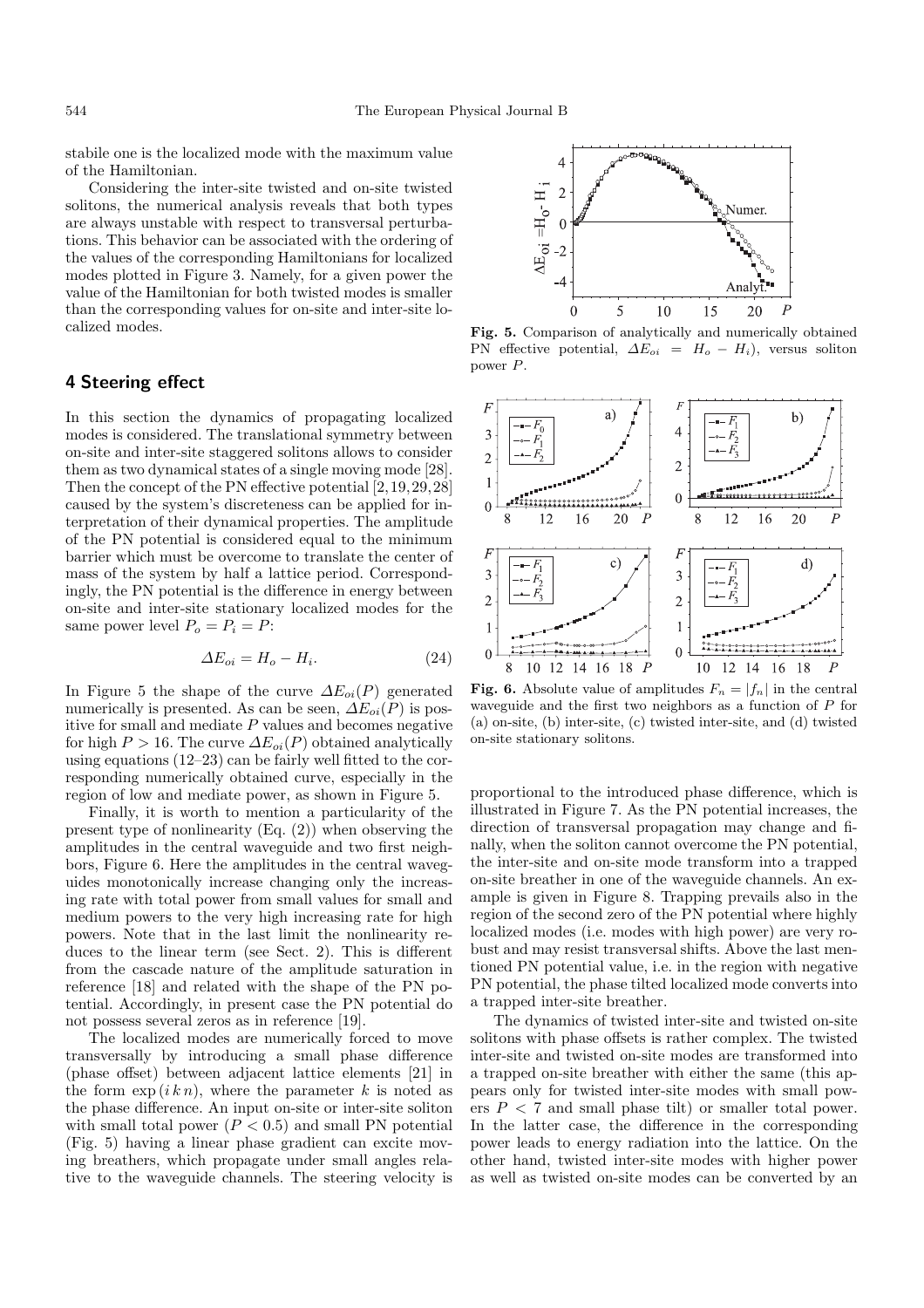

**Fig. 7.** Steering of an inter-site localized mode with  $P = 0.1$ as a function of relative phase difference k: (a)  $k = 0$  (stable propagation), (b)  $k = 0.25\pi$  (moving breather), and (c)  $k =$  $0.5\pi$  (moving breather that is faster then in (b)). Note that  $n = ..., -2, -1, 1, 2...$ 



**Fig. 8.** Steering effect of on-site modes with (a)  $P = 0.582$ ,  $k =$  $0.5\pi$  (free movement) and (b)  $P = 0.655$ ,  $k = 0.5\pi$  (trapping).

appropriate phase tilt into two trapped breathers with smaller total power, as illustrated in Figure 9, in consistence with the conservation of both P and H.



**Fig. 9.** Twisted inter-site mode with  $P = 9.265$  (a) without relative phase difference,  $k = 0$ , and (b) with  $k = 0.25\pi$ . In the latter case the twisted mode converts into a on-site mode and radiation. In addition the evolution of twisted on-site localized modes with  $P = 12.693$  is shown: (c) without mode distortion for  $k = 0$  and (d) with resulting conversion into two localized modes for  $k = 0.5\pi$ .

## **5 Conclusion**

In conclusion, we have done a step ahead in understanding the nature and behavior of internal localized modes governed by both discreteness and nonlinearity, which is an important issue in the context of many diverse fields such as dynamical lattices, repulsive Bose-Einstein condensates in periodic potentials, solid state physics, nonlinear optics, etc. The propagation of bright spatial discrete solitons that results from the photovoltaic effect in a photorefractive material is modelled. It has been shown that self-focusing may be observed in an array of coupled defocusing nonlinear waveguides and that this effect leads to the creation of self-localized, soliton-like patterns with characteristic relative phase differences of  $\pi$ between neighboring waveguides, named staggered localized modes. Four localized patterns are found analytically: on-site, inter-site, twisted inter-site, and twisted on-site staggered modes, and their existence is confirmed numerically. The stability of the staggered localized mode with the maximum Hamiltonian is numerically confirmed. It is shown that two stability regions exists: in the small power region on-site modes are stable while in the high power region inter-site modes are stable.

The transversal propagation, i.e. steering of the onsite and inter-site modes as two dynamical states of the same localized mode, are considered in the context of the Peierls-Nabarro potential barrier. Our numerical results demonstrate the mobility of on-site and inter-site staggered localized modes in the low power region with low PN barrier. Increasing the power and thus the PN barrier leads to decreasing of soliton mobility eventually followed by spatial trapping of the modes on a lattice site. The enhanced mobility of high power solitons near the zero of the PN barrier is not observed numerically. On the other hand,